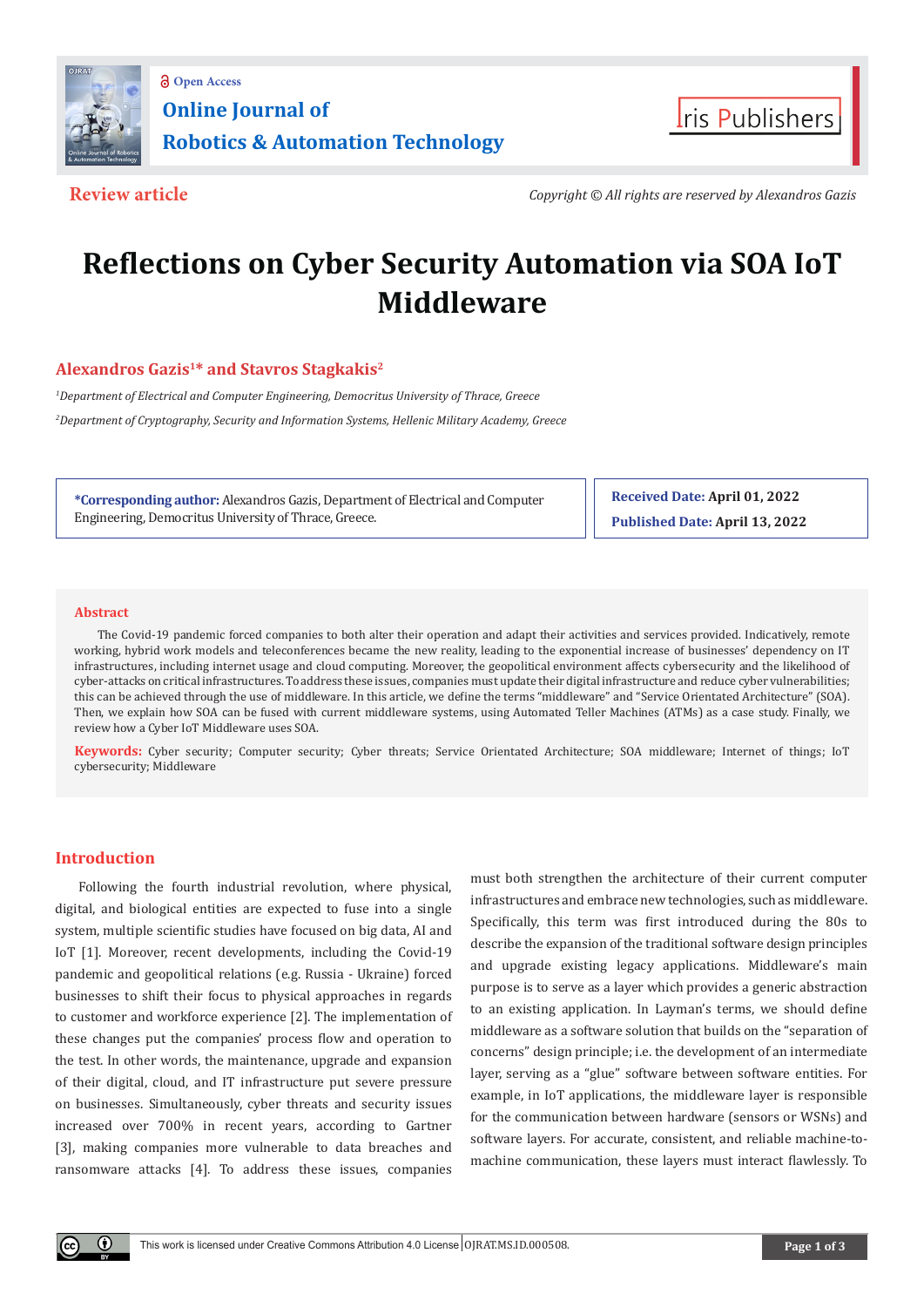achieve that, the middleware layer is responsible for coordinating, triggering and orchestrating all necessary services and processes to achieve optimal functionality [5]. In the following sections, we further define the term "middleware" and introduce the meaning of "Service Orientated Architecture" (SOA) design. Then, we examine a banking application for deposits to understand the importance of this architecture for the cybersecurity domain. Finally, we highlight the basic components of a Cyber Middleware layer that uses SOA and we propose future research, based on our study.

#### **Defining Middleware and SOA**

While there are numerous types of middleware (e.g. transactional, procedural, message-orientated, etc.), scholars typically distinguish them based on their use and structure logic. In this article, we categorize middleware based on its usage (i.e. general or servicespecific). Given the agile nature of the software development and deployment life-cycle which is perpetually updated and modified to meet enterprises' requirements, middleware is used in conjunction with SOA and software design patterns [6]. Analytically, SOA is a pattern where software, hardware and networking are not rigidly integrated into a monolithic application; instead, they are separated into different entities that act independently. A software engineer approaches SOA as an autonomous system due to the unique properties of each entity. Thus, if a system is developed with a SOA, future modifications are applied to a specific service/ module and not to the components of the overall system. The separation of entities and services enables us to break down each component into smaller services (microservices) and thus to both decrease the system's complexity and increase its modularity. As a result, the segregation to smaller software components simplifies businesses' focus on securing and expanding their applications. This way, in case of a cyber-attack, emphasis is placed on small (and autonomous) components that can be easily replaced or removed, without the need to perform an overall impact analysis.

#### **The Automated Teller Machine (ATM) Example**

Most core banking systems were developed in the 1950s; this means that they were built from the ground up as single-tiered software applications. When customers deposit or withdraw money from their accounts, they must input their request via a user interface (e.g. ATM screen) that translates it into a single service which queries a database and returns the results to the customer. This application is described as monolithic because it provides an end-to-end action that does not use multiple layers or modules. Moreover, if new functionalities were to be considered (e.g. new products for deposits, new activation/verification/authentication credentials or other e-banking features), these modifications need to be implemented from end-to-end. In order to make changes with ease and allow for applications to scale up and expand, we need to

restructure applications in line with SOA, in a 4-tier architecture. The tiers would be composed of a User Interface, a Front-End controller, a Channel, and a Middleware layer. This way, instead of an application performing direct actions, each tier will be autonomous with a preset of input and output conditions. Lastly, the different layers will communicate via Application Programming Interfaces (APIs) through the Middleware tier. This layer will act as a "set of services below the application environment (i.e. below applicationlevel APIs)" [7]. It will also handle requests for approval, block or view-only access mode, by clearly defining the application scope and usage, thus increasing its security. Moreover, the middleware will further categorize events, based on the business logic and IT operations to reduce synchronous to asynchronous states. This method will decrease the time of response for cyber operations (e.g. network trafficking, information, cyber events, etc.). After the presentation of a case study to understand how SOA can increase modularity and security, we shall review an important middleware for businesses to reduce cyber threats, i.e. a cyber IoT middleware that uses SOA.

#### **Cyber IoT Middleware as SOA**

Nowadays, the features of a traditional client-server, requestresponse model are relatively limited. This is the case because clients may only send data, after they submit their request to the server. This situation limits developers in terms of creating dynamic applications. One of the main architectural patterns that we studied aimed at surpassing static monolithic programs and developing full-duplex communications between different middleware layers. We propose the design of a layer that would act as a tool for a stable, bidirectional, full-duplex communication channel which would operate over HTTP/TCP/IP connections. To develop a Cyber middleware layer, emphasis should not be given to the protocol responsible for the persistent connection between a client-server, allowing real-time data flow (i.e. no AJAX requests). Middleware developers should focus on software abstraction to allow for a continuous data stream that instantaneous passes data as well as events among the client and server. Specifically, to define a cybermiddleware as an IoT SOA component, we need to develop a layer for handling the communication between systems and applications, as well as identifying and authorizing access to the layers, modules, services, and components. Moreover, this middleware will act as rails to securely transport information between the systems ("SSL Handshakes"). It will also propose diagnosing capabilities to acknowledge and resolve issues for each module. Last but not least, it will determine the distribution of applications in design, in addition to the development, integration, test, and production environments.